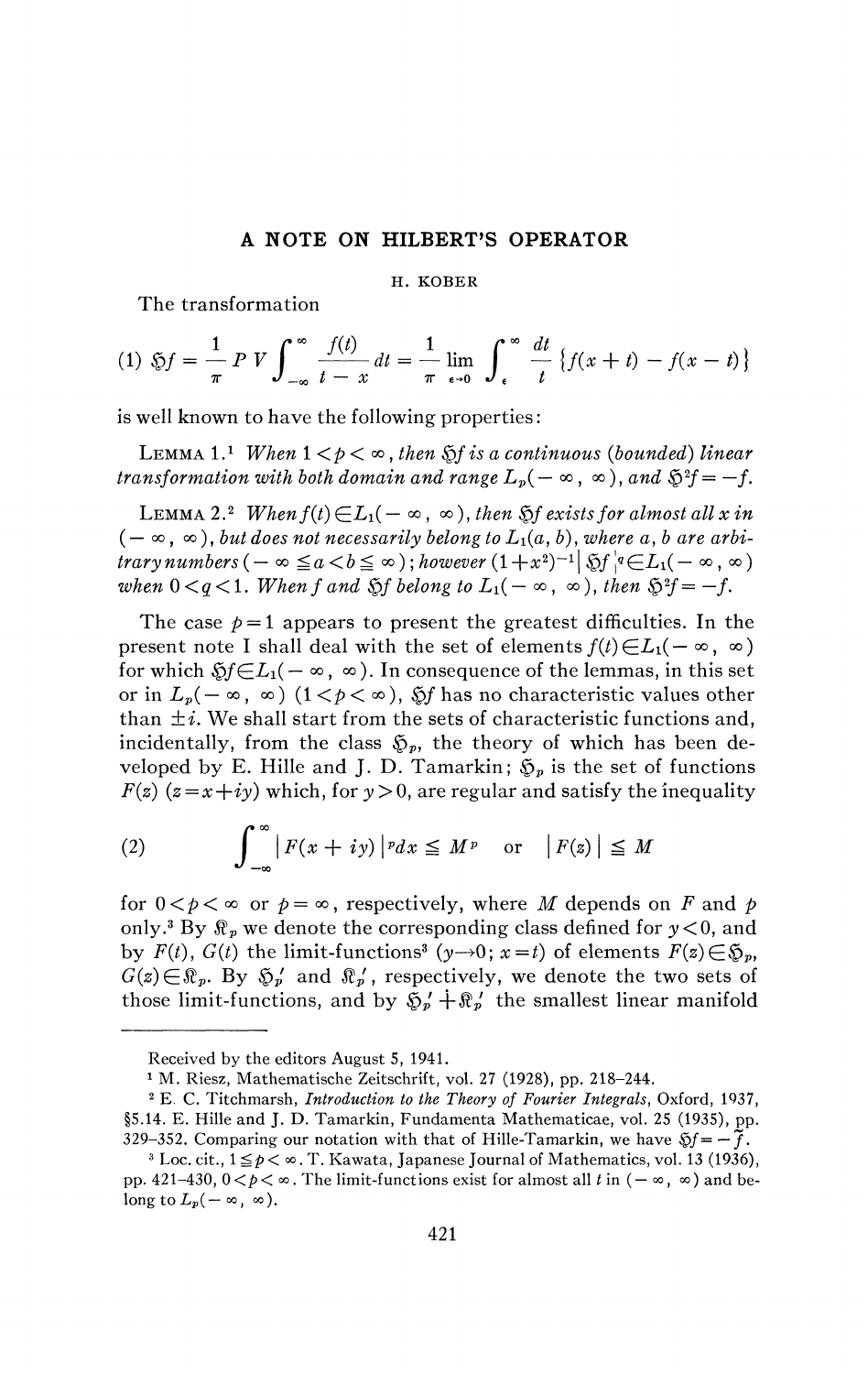containing both  $\mathfrak{F}'_p$  and  $\mathfrak{F}'_p$ . Obviously an element  $f(t)$  belongs to  $\mathfrak{F}_{p}' + \mathfrak{F}_{p}'$  if and only if it can be represented in the form

(3) 
$$
f(t) = F(t) + G(t) = F(t) + \overline{F}_1(t), \quad F \in \mathfrak{H}_p', F_1 \in \mathfrak{H}_p', G \in \mathfrak{K}_p',
$$

and this representation is unique, except for a constant when  $p = \infty$ . Theorem 1 (b), as yet unpublished, is due to H. R. Pitt, Aberdeen,

to whom I am greatly indebted.

We obtain the following results:

LEMMA 3. Let  $1 \leq p \leq \infty$ ; let the norm of an element  $\phi(z)$  belonging to *&P or ®p be defined by* 

(4) 
$$
\left| \phi(t) \right|_{p} = \left\{ \int_{-\infty}^{\infty} \left| \phi(t) \right|^{p} dt \right\}^{1/p} \text{ or } \left| \phi(t) \right|_{p} = \underset{-\infty < t < \infty}{\text{ess.u.b.}} \left| \phi(t) \right|
$$

for  $1 \leq p < \infty$  or  $p = \infty$ , respectively. Then  $\mathfrak{S}_p$  and  $\mathfrak{R}_p$  are complete *normed linear spaces, that is to say,*  $(B)$  *spaces in the terminology of normed linear spaces* in the terminology of  $\frac{1}{2}$  spaces in the terminology of  $\frac{1}{2}$ 

THEOREM 1. Let  $f(t) \in L_1(-\infty, \infty)$ . (a) A necessary condition that  $\mathfrak{H} \in L_1(-\infty, \infty)$  is

(5) 
$$
\int_{-\infty}^{\infty} f(t)dt = 0.
$$

(b) *(Pitt's theorem.) The condition is not sufficient.* 

THEOREM 2. (a) *A necessary and sufficient condition that both f and*   $\mathfrak{H}$  belong to  $L_1(-\infty, \infty)$  is that f belongs to  $\mathfrak{H}' + \mathfrak{R}'$ . (b) With domain  $\mathfrak{H}'_1 + \mathfrak{R}'_1$ ,  $\mathfrak{H}'$  *is a linear closed<sup>4</sup> unbounded transformation in*  $L_1(-\infty, \infty)$ .

THEOREM 3. The set  $\mathfrak{H}'_1 + \mathfrak{R}'_1$  is a non-closed subspace of  $L_1$  and is *nowhere dense in*  $L_1$ *. Its closure is the subset of*  $L_1$  *satisfying* (5).

We note that, by Lemma 1 and by the argument which will be employed in the proof of Theorem 2(a),  $\mathfrak{F}'_p + \mathfrak{F}'_p = L_p$  for  $1 < p < \infty$ .

We shall now give the proofs of the above results; some examples will be given at the end of this paper.

**Proof of Lemma** 3. We need only show that the space  $\mathfrak{S}_p$  is complete. Let  ${F_n(z)} \in \mathfrak{S}_p$ ,  $n = 1, 2, \cdots$ , be a sequence satisfying the condition of convergence  $| F_n(t) - F_m(t) |_{p} \to 0$  ( $m > n \to \infty$ ). Then there exists an element  $F(t) \in L_p$  such that  $|F(t) - F_n(t)|_p \to 0$  as  $n \to \infty$ ; we have to show that  $F(t)$  is the limit-function of an element  $\varphi(z) \in \mathfrak{H}_p$ .

<sup>&</sup>lt;sup>4</sup> That is to say,  $f_n \in \mathfrak{H}'_1 + \mathfrak{R}'_1$ ,  $g_n = \mathfrak{H}f_n$   $(n = 1, 2, \cdots)$ ,  $|f - f_n|_1 \to 0$  and  $|g - g_n|_1 \to 0$ imply  $g = \mathcal{S}f$ .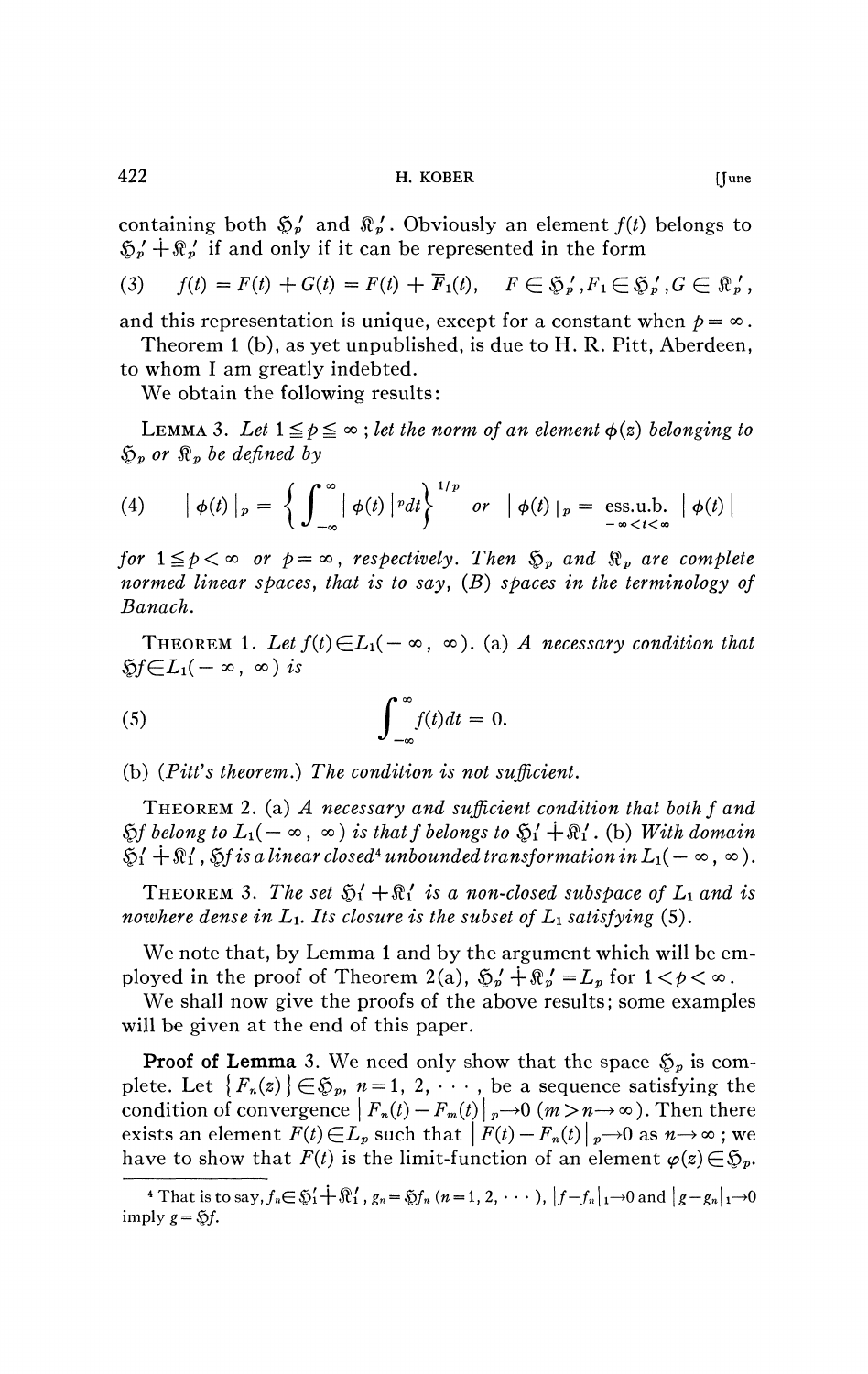By a result due to Hille and Tamarkin,<sup>5</sup>  $F_n(z)$  is represented by its "proper Poisson integral"

(6) 
$$
F_n(z) = \frac{1}{\pi} \int_{-\infty}^{\infty} \frac{yF_n(t)dt}{(t-x)^2 + y^2} = \frac{1}{\pi} \int_{-\infty}^{\infty} \frac{yF_n(t+x)}{t^2 + y^2} dt,
$$
  
  $z = x + iy; y \to 0.$ 

Let

(7) 
$$
\varphi(z) = \frac{1}{\pi} \int_{-\infty}^{\infty} \frac{yF(t+x)}{t^2 + y^2} dt.
$$

For  $y \ge \epsilon > 0$ , by Hölder's theorem, we have uniformly

$$
(8) \quad |\varphi(z) - F_n(z)| \leq \pi^{-1} \epsilon^{-1/p} | (t^2 + 1)^{-1} |_{p'} | F(t) - F_n(t) |_{p} \to 0
$$

as  $n \rightarrow \infty$ , where  $1/p + 1/p' = 1$ . Hence  $\varphi(z)$  is a regular function for  $y>0$ , and it is obviously bounded when  $p = \infty$ .

Now let  $1 \leq p < \infty$ . By a well known convexity theorem,

(9) 
$$
\int_{-\infty}^{\infty} |\varphi(x+iy)|^p dx \leq \frac{1}{\pi} \int_{-\infty}^{\infty} \frac{ydt}{t^2 + y^2} \int_{-\infty}^{\infty} |F(t+x)|^p dx
$$

$$
= \int_{-\infty}^{\infty} |F(x)|^p dx.
$$

Thus  $\varphi(z) \in \mathfrak{H}_p$ . By the same argument and by Fatou's theorem,

$$
\left| \varphi(t) - F_n(t) \right|_p \leq \liminf_{y \to 0} \left\{ \int_{-\infty}^{\infty} \left| \varphi(z) - F_n(z) \right| ^p dx \right\}^{1/p}
$$
  

$$
\leq \left| F(t) - F_n(t) \right|_p \to 0.
$$

By (8), the result holds for  $p = \infty$ . Therefore  $F(t) \equiv \varphi(t)$ , which completes the proof.

To prove Theorem 2(a) we require a result which we deduce from theorems by Hille and Tamarkin :

LEMMA 4. A necessary and sufficient condition that  $f(t)$  belongs to  $L_p(-\infty, \infty)$  ( $1 \leq p < \infty$ ) and that  $\Im f = i f$  or  $\Im f = -i f$  is that  $f(t)$  be*longs to*  $\mathfrak{S}_p'$  or  $\mathfrak{R}_p'$ , respectively.

Let  $f(t) \in \mathfrak{H}_{p}$  and  $f(t) = \varphi(t) + i\psi(t)$ . Since  $f(t)$  is the limit-function  $(y\rightarrow 0, x = t)$  of an element  $F(z) \in \mathfrak{D}_p$ , and since  $F(z)$  is represented by its proper Poisson integral, we have  $\psi(x) = -\sqrt[5]{\varphi}$  and, by Lemmas 1

<sup>&</sup>lt;sup>5</sup> Loc. cit., Theorem 2.1 (ii),  $1 \leq p < \infty$ . The result holds for  $p = \infty$ .

 $6$  Hille and Tamarkin, loc. cit., Theorem 3.1. For  $p=2$ , the lemma is an easy consequence of Theorem 95, Titchmarsh, loc. cit.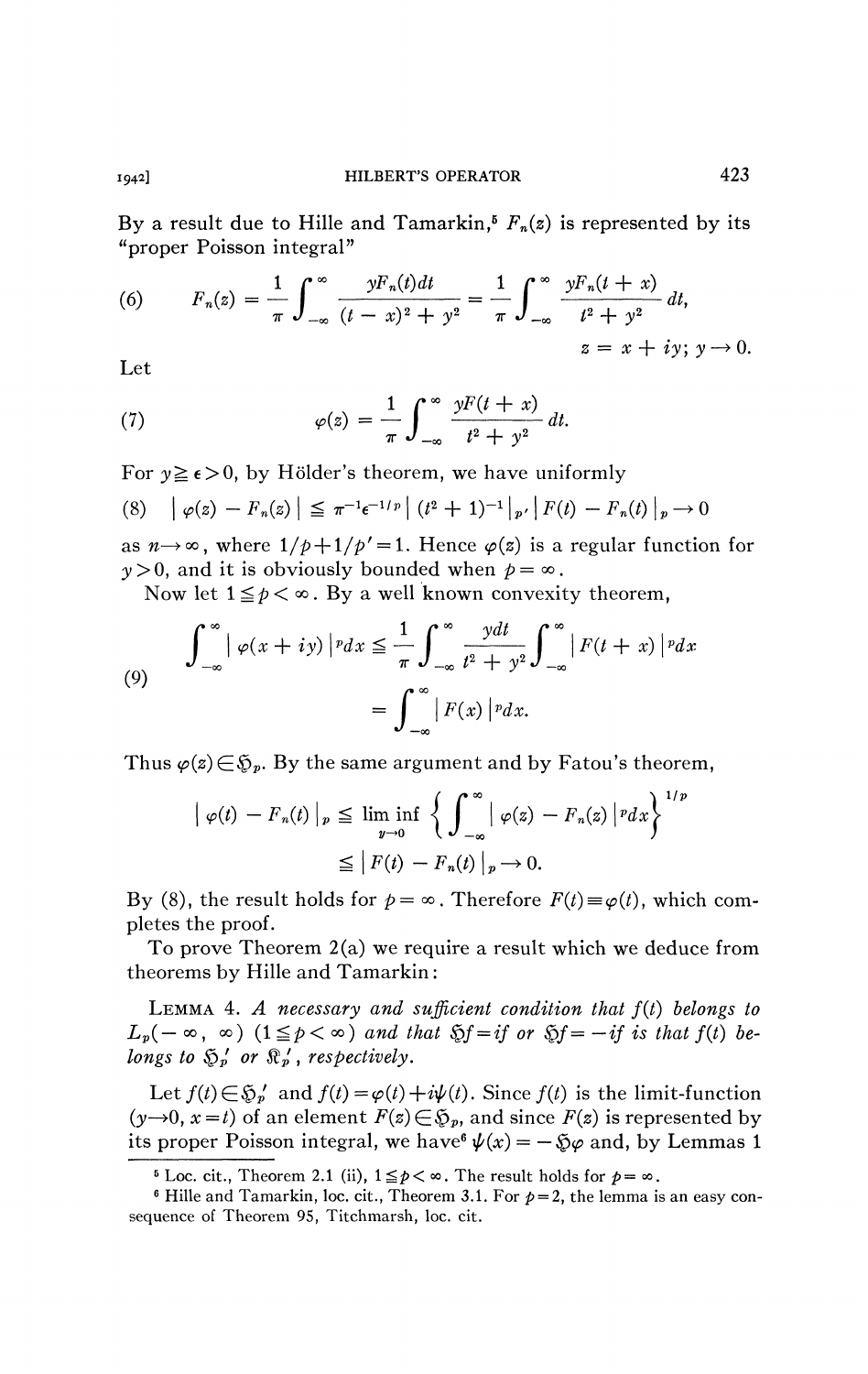424 H. KOBER [June

and 2,  $\varphi(x) = \mathfrak{F}\psi$ ; therefore  $\mathfrak{F}f = \mathfrak{F}(\varphi + i\psi) = -\psi + i\varphi = if$ . Conversely, let  $f(t) \in L_p$  and  $\delta f = i f$ . For  $y > 0$ , the function

$$
F(z) = \frac{1}{2\pi i} \int_{-\infty}^{\infty} \frac{f(t)}{t - z} dt
$$

is regular and representable by its proper Poisson integral, and its limit function is  $(1/2)$   ${f(x) - i \Im f} = (1/2)(f(x) + f(x)) = f(x).$ <sup>6</sup> Hence  $F(z) \in \mathfrak{H}_p$ , and so  $f(t) \in \mathfrak{H}_p'$ , which proves the lemma.

**Proof of Theorem** 2(a). Let  $f \in L_1$  and  $\tilde{g}f \in L_1$ , then the functions

$$
F = (1/2)(f - i\mathfrak{H}f), \qquad G = (1/2)(f + i\mathfrak{H}f)
$$

belong to  $L_1$ ; by Lemma 2,  $\mathfrak{H}^2 = -f$ , and so  $\mathfrak{H}F = iF$ ,  $\mathfrak{H}G = -iG$ . By Lemma 4, we have  $F \in \mathfrak{H}'$ ,  $G \in \mathbb{R}'$ , and so  $f = F + G \in \mathfrak{H}' + \mathfrak{K}'$ .

Conversely, let  $f \in \mathfrak{H}' + \mathfrak{R}'$ . Then, by (3) with  $p = 1$ , and by Lemma 4,

$$
\mathfrak{H}f=\mathfrak{H}F+\mathfrak{H}G=i(F-G)\in L_1(-\infty,\infty),
$$

which proves Theorem 2(a). Part (b) will be proved after Theorem 3.

To prove Theorem 1, we need a further result due to Hille and Tamarkin.<sup>7</sup>

LEMMA 5. Let  $1 \leq p < \infty$ , Let  $\phi(t)$  belong to  $L_p$  and possess a Fourier *transform*  $\psi(x)$ ,

$$
\psi(x) = (2\pi)^{-1/2} \lim_{N \to \infty} \text{ index } p' \int_{-N}^{N} \phi(t) e^{-itx} dt, \qquad 1/p + 1/p' = 1.
$$

*Then*  $\phi(t) \in \mathfrak{H}^{\prime}_{p}$  or  $\mathfrak{R}^{\prime}_{p}$  if and only if  $\psi(x)$  vanishes in  $(-\infty, 0)$  or in  $(0, \infty)$ *, respectively.* 

For completeness we add the following result :

LEMMA 5'. Let  $2 < p < \infty$  and let  $\phi(t)$  belong to  $L_p$  and have no Fourier *transform in*  $L_p$ . Then  $\phi(t) \in \mathfrak{S}_p'$  or  $\mathfrak{R}_p'$  if and only if there is a sequence  $\{\phi_n(t)\}\$ belonging to  $\mathfrak{D}'_p$  or  $\mathfrak{R}'_p$  and satisfying the hypotheses of Lemma 5 *and such that*  $|\phi(t) - \phi_n(t)|_p \rightarrow 0$  *as n* $\rightarrow \infty$ .<sup>8</sup>

<sup>7</sup> Loc. cit., Lemma 4.2, and Annals of Mathematics, (2), vol. 34 (1933), pp. 606- 614, Theorem 3.

<sup>&</sup>lt;sup>8</sup> The proof is similar to that given for the generalization of a theorem due to Paley-Wiener; H. Kober, Quarterly Journal of Mathematics, vol. 11 (1940), pp. 66-80, Theorem 2(b). Let  $\phi(t) \in \mathfrak{D}'_p$  and  $\phi(t) - f_n(t)\phi(t) - \phi(t)$ , where  $f_n(t)$   $(n = 1, 2, \dots)$  has a Fourier transform in  $L_p'$ ; then the functions  $\phi_n(t) = (1/2)(f_n - i \mathfrak{F} f_n)$  have the desired properties. The converse is proved by Lemma 3.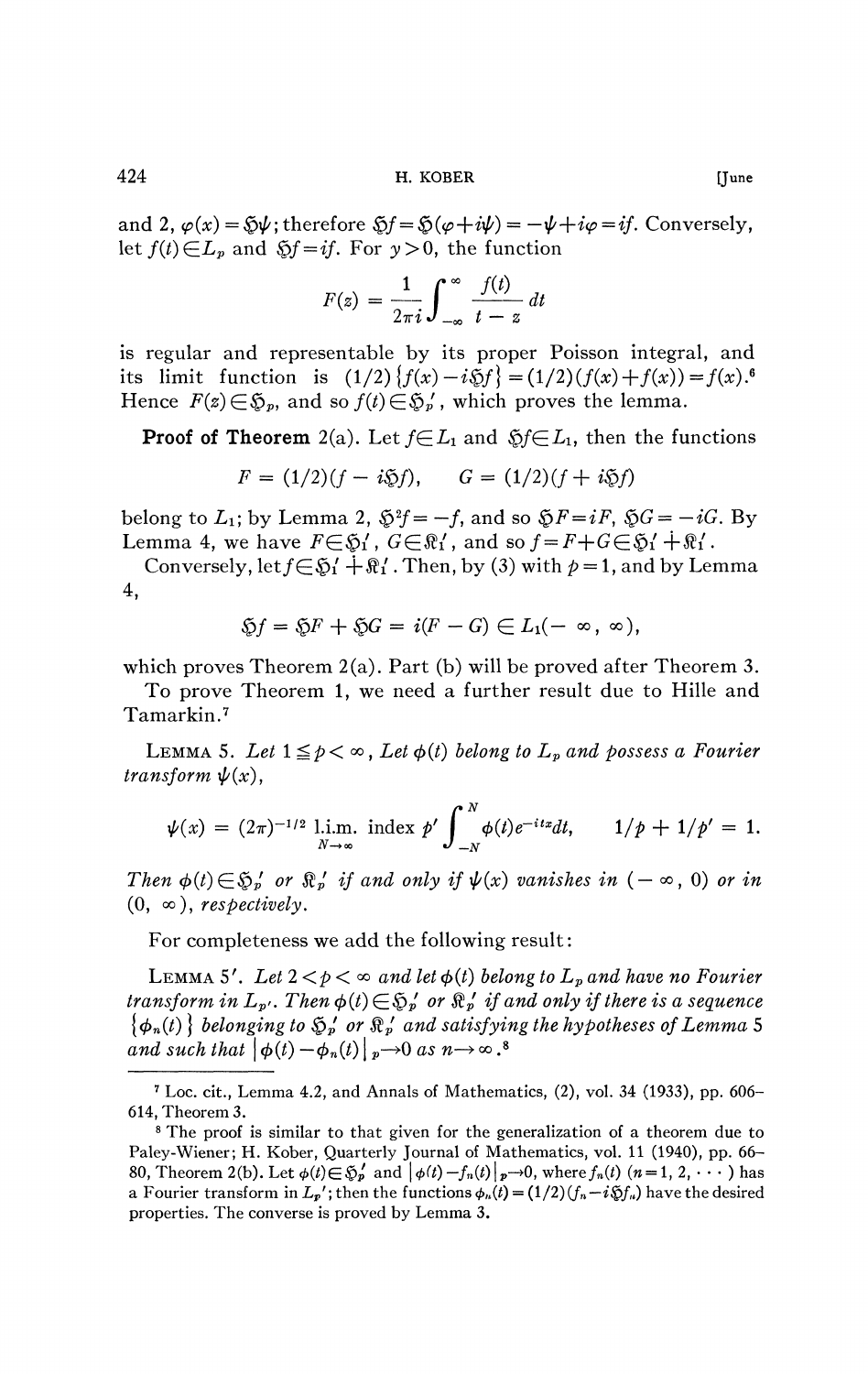By Theorem 2 and Lemma 5,  $f(t)$  can be represented as the sum of two functions  $F(t)$ ,  $G(t)$  belonging to  $L_1$  and such that their Fourier transforms  $\varphi(x)$ ,  $\psi(x)$  vanish for  $x < 0$  or  $x > 0$ , respectively. By continuity, they also vanish at  $x = 0$ ; so does the Fourier transform of  $f(t)$ , which gives (5). For the Fourier transform of an element  $F(t) \in L_1$  is continuous in  $(-\infty, \infty)$ .

To prove Theorem 1(b), take  $f_1(t) = t^{-1} \log^{-2} t$  and  $f_2 = 2/\log 2$  in (0, 1/2),  $f_1(t) = f_2(t) = 0$  otherwise. Let  $f(t) = f_1(t) - f_2(t)$ , then obviously  $f(t)$  belongs to  $L_1(-\infty, \infty)$  and satisfies (5). But  $\mathfrak{H}f$  does not belong to  $L_1(-\infty, \infty)$ , since

$$
\int_{-1/2}^{0} |\Im f_1| dx = \infty,
$$
  

$$
\int_{-1/2}^{0} |\Im f_2| dx = \frac{2}{\pi \log 2} \int_{-1/2}^{0} |\log |1 - \frac{1}{2x}| dx < \infty.
$$

For, in  $(0, 1/2)$ , we have

$$
\mathfrak{D}[f_1; -x] = \frac{1}{\pi} \int_0^{1/2} \frac{\log^{-2} t dt}{(x+t)t} \ge \frac{1}{\pi} \int_0^x \frac{\log^{-2} t dt}{(x+t)t}
$$

$$
\ge \frac{1}{\pi} \int_0^x \frac{\log^{-2} t dt}{2xt} = \frac{1}{2\pi x |\log x|} ;
$$

**7T \*/ o**  hence  $\tilde{\mathfrak{H}}_1$  does not belong to  $L_1(-1/2, 0)$ , which proves the theorem.

**Proof of Theorem** 3. Let  $E$  be the subset of  $L_1$  satisfying (5). By Theorems 1 and 2,  $\mathfrak{H}' + \mathfrak{R}'_1$  is a subset of E and different from E. It is easy to see that *E* is closed in *L\.* We are left to show that *E* is the closure of  $\mathfrak{H}' + \mathfrak{K}'$ .

Let  $f(t)$  be a step-function belonging to E. Denoting by  $e(t)$  the step-function which is equal to 1 in  $(0, 1)$  and to zero otherwise, we can represent  $f(t)$  by a finite sum  $\sum a_n e(t/b_n)$  ( $b_n \leq 0$ ,  $a_n$  complex). By  $(5),\sum a_n|b_n|=0$ , and so

$$
\pi \mathfrak{H} = \sum a_n \bigg( \log \bigg| 1 - \frac{b_n}{x} \bigg| \bigg) \operatorname{sgn} b_n = O(x^{-2}), \qquad x \to \pm \infty.
$$

Hence  $\mathfrak{H} \in L_1, f \in \mathfrak{H}'$  i . We can now approximate to any  $f(t) \in E$ by a sequence  $\{f_n(t)\}\ (n=1, 2, \cdots)$  of step-functions belonging to  $\mathfrak{H}' + \mathfrak{R}'$ . Let  $f(t)$  satisfy (5), and let  $\{g_n(t)\}\)$  be a sequence of stepfunctions such that  $|f(t) - g_n(t)|_1 \to 0$  as  $n \to \infty$ . Take

$$
f_n(t) = g_n(t) - e(t) \int_{-\infty}^{\infty} g_n(\xi) d\xi, \qquad n = 1, 2, \cdots.
$$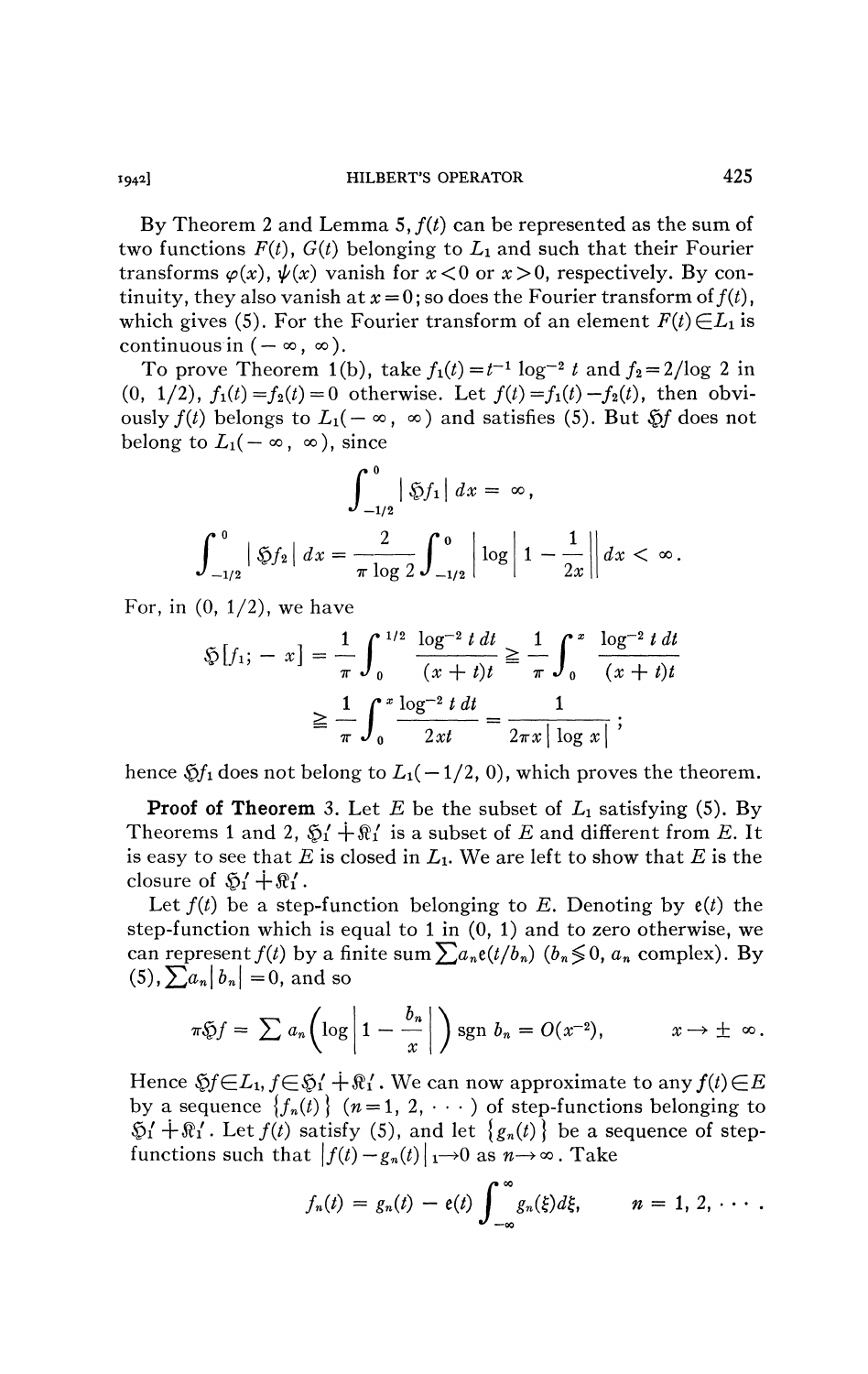426 H. KOBER [June

Then  $f_n(t)$  is a step-function,  $f_n(t)$  satisfies (5); therefore  $f_n \in \mathfrak{H}' + \mathfrak{K}'$ . Finally, by (5), we have

$$
\begin{aligned} \left| \, f - f_n \, \right|_1 &= \left| \, f - g_n - \mathfrak{e} \int_{-\infty}^{\infty} \{ f(\xi) - g_n(\xi) \} \, d\xi \, \right| \\ &\leq \left| \, f - g_n \, \right|_1 + \left| \int_{-\infty}^{\infty} \{ f(\xi) - g_n(\xi) \} \, d\xi \, \right| \leq 2 \, \left| \, f - g_n \, \right|_1, \end{aligned}
$$

which tends to zero as  $n \rightarrow \infty$ . Thus *E* is the closure of  $\mathfrak{H}' + \mathfrak{R}'$ .

The set E is nowhere dense in  $L_1$ . For when  $f\in L_1$ , then, given  $\epsilon>0$ , any element  $g(t) = f(t) + \delta e(t)$   $(0 < |\delta| < \epsilon)$  belongs to the sphere  $\left| g - f \right|_1 < \epsilon$ , while g does not belong to E; when f belongs to  $L_1$  but not to E, then no element g of the sphere  $|g-f|_1 < |f(t)dt|$  belongs to *E.* Thus we have proved the theorem.

**Proof of Theorem** 2(b). In the domain  $\mathfrak{H}' + \mathfrak{R}'$ , by Lemma 2, we have  $i\mathfrak{D}(i\mathfrak{D}f) = f$ ; hence  $i\mathfrak{D}f$  is involutory. By Lemma 3, both  $\mathfrak{D}'_1$  and  $\Re'_1$  are closed spaces in  $L_1$ . Therefore  $i\mathfrak{H}$ , and therefore  $\mathfrak{H}$ , is closed; for a linear involutory transformation in a  $(B)$  space is closed if and only if the spaces of the characteristic functions are closed.<sup>9</sup> By Theorem 3,  $\mathfrak{H}' + \mathfrak{R}'$  is not closed. Therefore  $\mathfrak{H}$  is not bounded in this domain ; for a linear closed transformation in a *(B)* space is continuous if and only if its domain is closed.<sup>10</sup> Thus we have proved the theorem.

The following are examples for the case  $f \in L_1(-\infty, \infty)$ ,  $\mathfrak{H}$  $\bigoplus L_1(-\infty, \infty)$ . We may start from Lemma 4,<sup>11</sup> but it is easier to make use of Theorem 2.

(1) Let  $T_1(z)$  or  $T_2(z)$  be polynomials of degree  $\alpha > 0$  or  $\beta > 0$  and such that they have no zeros for  $y \ge 0$  or  $y \le 0$ , respectively; let a, b be any numbers such that  $-\infty < a < -1/\alpha$ ,  $-\infty < b < -1/\beta$ . Then, on a suitable Riemann surface, any branch of  ${T_1(z)}^a (y>0)$  or  ${T_2(z)}^b$  $(y<0)$  belongs to  $\mathfrak{G}_1$  or  $\mathfrak{K}_1$ , respectively. When  $f(t)=\{T_1(t)\}\$ a *+*{ $T_2(t)$ }<sup>*b*</sup>, by Lemma 4, we have  $\Im f = i \{ T_1(x) \}^a - i \{ T_2(x) \}^b \in L_1$ .

 $(2) \text{ Let } \varphi_1(z) = (1 - \cos \alpha z)z^{-2}, \varphi_2(z) = \{\sin \alpha z - 2\sin(\alpha z/2)\}z^{-2}, \alpha > 0,$ and let  $f(t) = A\varphi_1(t)e^{i\alpha t} + B\varphi_2(t)e^{-i\alpha t}$ ; then  $\mathfrak{H} = iA\varphi_1(x)e^{i\alpha x} - iB\varphi_2(x)^{-i\alpha x}$ , and  $f{\in}L_1$ ,  $\$f{\in}L_1$ . It can be shown that this result holds when  $\varphi_i(z)$  (*j* = 1, 2) are integral functions such that  $\varphi_i(t) \in L_1$  and that, for any  $\epsilon > 0$ ,  $|\varphi_i(z)| < K_{\epsilon} \exp \{(\alpha + \epsilon) |z| \}$ ; in this way we can construct

<sup>9</sup> H. Kober, Proceedings of the London Mathematical Society, (2), vol. 44 (1938), pp. 453-465, Theorem 6'(a).

<sup>10</sup> S. Banach, *Theorie des Opérations Linéaires,* Warsaw, 1932, p. 41, Theorem 7. Probably the converse is well known.

<sup>&</sup>lt;sup>11</sup> Or from Theorem 3.1, Hille and Tamarkin, loc. cit.